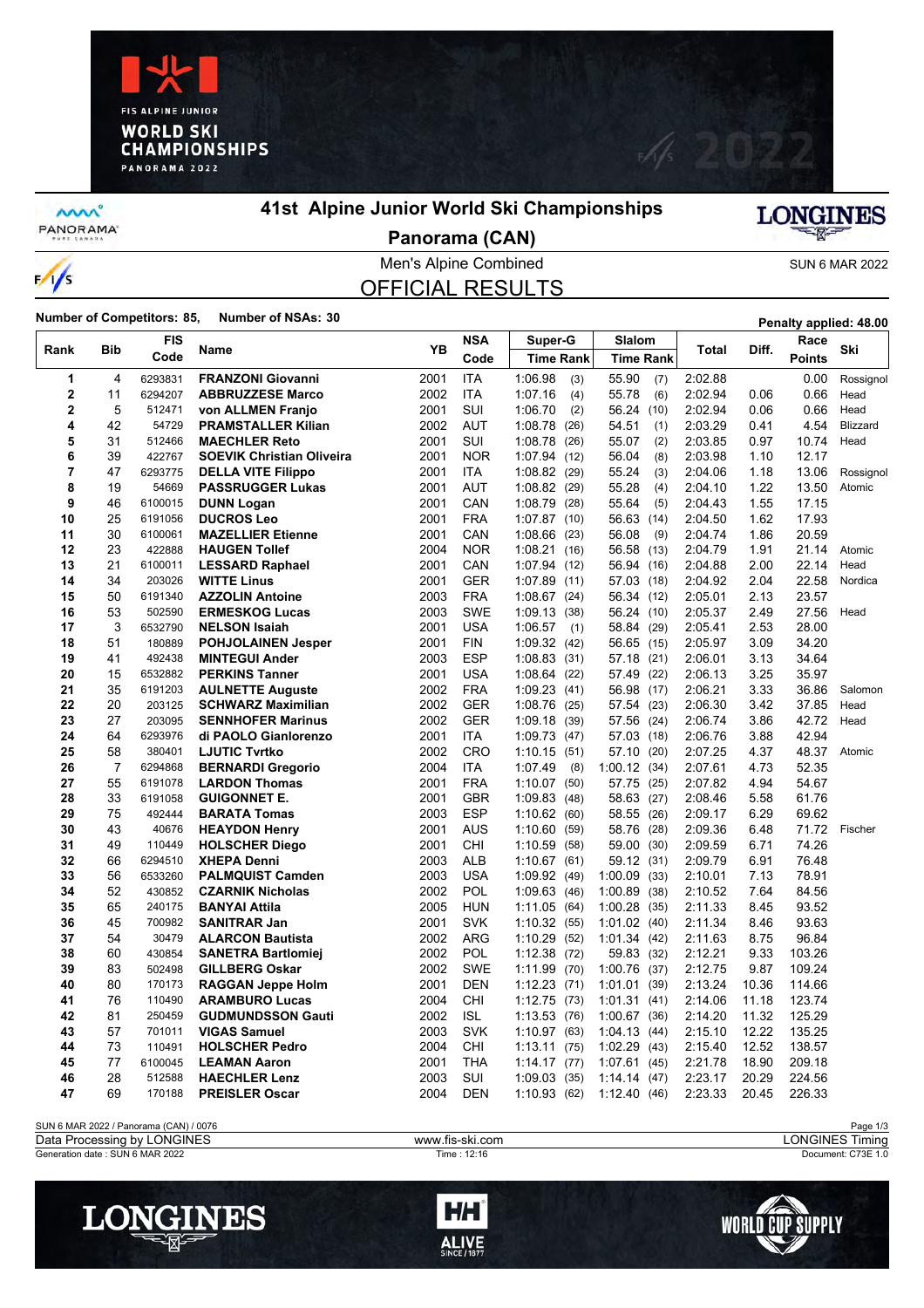

 $\frac{1}{s}$ 

## **41st Alpine Junior World Ski Championships**

**Panorama (CAN)**



Men's Alpine Combined SUN 6 MAR 2022

## OFFICIAL RESULTS

## **Number of Competitors: 85. Number of NSAs: 30.**

|                    |              |                              |                                            |      |            |                  |                  |         |            |               | Penaity applied: 48.00 |
|--------------------|--------------|------------------------------|--------------------------------------------|------|------------|------------------|------------------|---------|------------|---------------|------------------------|
| Rank               | Bib          | FIS                          | Name                                       | YΒ   | <b>NSA</b> | Super-G          | Slalom           | Total   | Diff.      | Race          | Ski                    |
|                    |              | Code                         |                                            |      | Code       | <b>Time Rank</b> | <b>Time Rank</b> |         |            | <b>Points</b> |                        |
| 48                 | 85           | 230789                       | <b>MARMARELLIS Christos</b>                | 2002 | <b>GRE</b> | 1:17.49(78)      | 1:17.18(48)      | 2:34.67 | 31.79      | 351.84        |                        |
|                    |              |                              | DID NOT FINISH SLALOM: 23 competitors      |      |            |                  |                  |         |            |               |                        |
|                    | 2            | 561435                       | <b>AZNOH Rok</b>                           | 2002 | <b>SLO</b> |                  |                  |         |            |               | Atomic                 |
|                    | 6            | 54628                        | <b>FEURSTEIN Lukas</b>                     | 2001 | AUT        |                  |                  |         |            |               | Head                   |
|                    | 9            | 221441                       | <b>VINTER Owen</b>                         | 2001 | <b>GBR</b> |                  |                  |         |            |               | Rossignol              |
|                    | 10           | 6191134                      | <b>GAMEL SEIGNEUR Charles</b>              | 2002 | <b>FRA</b> |                  |                  |         |            |               |                        |
|                    | 12           | 512511                       | <b>MACHERET Nicolas</b>                    | 2002 | SUI        |                  |                  |         |            |               | Stoeckli               |
|                    | 13           | 6293857                      | <b>TALACCI Simon</b>                       | 2001 | ITA.       |                  |                  |         |            |               | Rossignol              |
|                    | 18           | 6533230                      | <b>PUCKETT Cooper</b>                      | 2003 | <b>USA</b> |                  |                  |         |            |               | Voelkl                 |
|                    | 22           | 6100231                      | <b>JORDAN Tait</b>                         | 2002 | CAN        |                  |                  |         |            |               |                        |
|                    | 24           | 6100052                      | van SOEST Gerrit                           | 2001 | CAN        |                  |                  |         |            |               |                        |
|                    | 32           | 6100065                      | <b>ROMANIN Nathan</b>                      | 2001 | CAN        |                  |                  |         |            |               |                        |
|                    | 37           | 30488                        | <b>GRAVIER Tiziano</b>                     | 2002 | ARG        |                  |                  |         |            |               |                        |
|                    | 38           | 561419                       | <b>GARTNER Anze</b>                        | 2001 | <b>SLO</b> |                  |                  |         |            |               | Atomic                 |
|                    | 40           | 180919                       | <b>HALLBERG Eduard</b>                     | 2003 | <b>FIN</b> |                  |                  |         |            |               |                        |
|                    | 59           | 20463                        | <b>CORNELLA GUITART Xavier</b>             | 2001 | <b>AND</b> |                  |                  |         |            |               |                        |
|                    | 62           | 170179                       | <b>RIIS Marcus Cristian</b>                | 2002 | <b>DEN</b> |                  |                  |         |            |               |                        |
|                    | 67           | 502442                       | <b>LINDQVIST Gustaf</b>                    | 2001 | <b>SWE</b> |                  |                  |         |            |               |                        |
|                    | 68           | 430879                       | <b>GALUSZKA Wojciech</b>                   | 2004 | <b>POL</b> |                  |                  |         |            |               |                        |
|                    | 70           | 400357                       | <b>DIJKSMAN Christopher</b>                | 2003 | <b>NED</b> |                  |                  |         |            |               |                        |
|                    | 71           | 6191334                      | <b>ELEZI CANNAFERINA Alban</b>             | 2003 | <b>FRA</b> |                  |                  |         |            |               |                        |
|                    | 72           | 6533248                      |                                            |      | <b>USA</b> |                  |                  |         |            |               |                        |
|                    |              |                              | <b>SARCHETT Ryder</b>                      | 2003 |            |                  |                  |         |            |               |                        |
|                    | 78           | 410450                       | <b>BAIN Calder</b>                         | 2002 | <b>NZL</b> |                  |                  |         |            |               |                        |
|                    | 82           | 502436                       | <b>JONSSON William</b>                     | 2001 | <b>SWE</b> |                  |                  |         |            |               |                        |
|                    | 84           | 800030                       | <b>QERIMI Kevin</b>                        | 2004 | ALB        |                  |                  |         |            |               |                        |
|                    |              |                              | <b>DISQUALIFIED SLALOM: 1 competitor</b>   |      |            |                  |                  |         |            |               |                        |
|                    | 74           | 240168                       | <b>URY Balint</b>                          | 2003 | HUN        |                  | Gate 66          |         | Rule 629.3 |               |                        |
|                    |              |                              |                                            |      |            |                  |                  |         |            |               |                        |
|                    |              |                              | <b>DID NOT START SLALOM: 6 competitors</b> |      |            |                  |                  |         |            |               |                        |
|                    | $\mathbf{1}$ | 54629                        | <b>RIEDERER Raphael</b>                    | 2001 | <b>AUT</b> |                  |                  |         |            |               |                        |
|                    | 14           | 6533253                      | <b>POULTER Jay</b>                         | 2003 | <b>USA</b> |                  |                  |         |            |               |                        |
|                    | 26           | 151350                       | <b>KUBES David</b>                         | 2002 | <b>CZE</b> |                  |                  |         |            |               |                        |
|                    | 44           | 203057                       | <b>WOLF Simon Luca</b>                     | 2001 | <b>GER</b> |                  |                  |         |            |               |                        |
|                    | 48           | 151442                       | <b>KUCERA Vojtech</b>                      | 2004 | <b>CZE</b> |                  |                  |         |            |               |                        |
|                    | 63           | 700985                       | <b>ZAMPA Teo</b>                           | 2002 | <b>SVK</b> |                  |                  |         |            |               |                        |
|                    |              |                              | DID NOT FINISH SUPER-G: 4 competitors      |      |            |                  |                  |         |            |               |                        |
|                    | 8            | 203096                       | <b>VOGT Luis</b>                           | 2002 | <b>GER</b> |                  |                  |         |            |               | Rossignol              |
|                    | 16           | 422899                       | <b>SANDVIK Oscar Andreas</b>               | 2004 | <b>NOR</b> |                  |                  |         |            |               |                        |
|                    | 29           | 54724                        | <b>BROSCHEK Lukas</b>                      | 2002 | <b>AUT</b> |                  |                  |         |            |               | Atomic                 |
|                    | 36           | 700983                       | <b>LASOK Adam</b>                          | 2001 | <b>SVK</b> |                  |                  |         |            |               |                        |
|                    |              |                              |                                            |      |            |                  |                  |         |            |               |                        |
|                    |              |                              | <b>DISQUALIFIED SUPER-G: 2 competitors</b> |      |            |                  |                  |         |            |               |                        |
|                    | 17           | 180904                       | <b>TAPANAINEN Jaakko</b>                   | 2002 | <b>FIN</b> | Gate 30          |                  |         | Rule 629.3 |               | Atomic                 |
|                    | 61           | 221509                       | <b>HOLMES Robert</b>                       | 2002 | <b>GBR</b> |                  |                  |         | Rule 613.7 |               |                        |
|                    |              |                              |                                            |      |            |                  |                  |         |            |               |                        |
|                    |              |                              | DID NOT START SUPER-G: 1 competitor        |      |            |                  |                  |         |            |               |                        |
|                    | 79           |                              | 520217 <b>BERKIN Derin</b>                 | 2002 | TUR        |                  |                  |         |            |               |                        |
| 613.7 False Starts |              | Reason for disqualification: |                                            |      |            |                  |                  |         |            |               |                        |

629.3 Does not pass through a gate correctly

| SUN 6 MAR 2022 / Panorama (CAN) / 0076 |                 | Page 2/3           |
|----------------------------------------|-----------------|--------------------|
| Data Processing by LONGINES            | www.fis-ski.com | LONGINES Timing    |
| Generation date : SUN 6 MAR 2022       | Time: 12:16     | Document: C73E 1.0 |
|                                        |                 |                    |
|                                        |                 |                    |